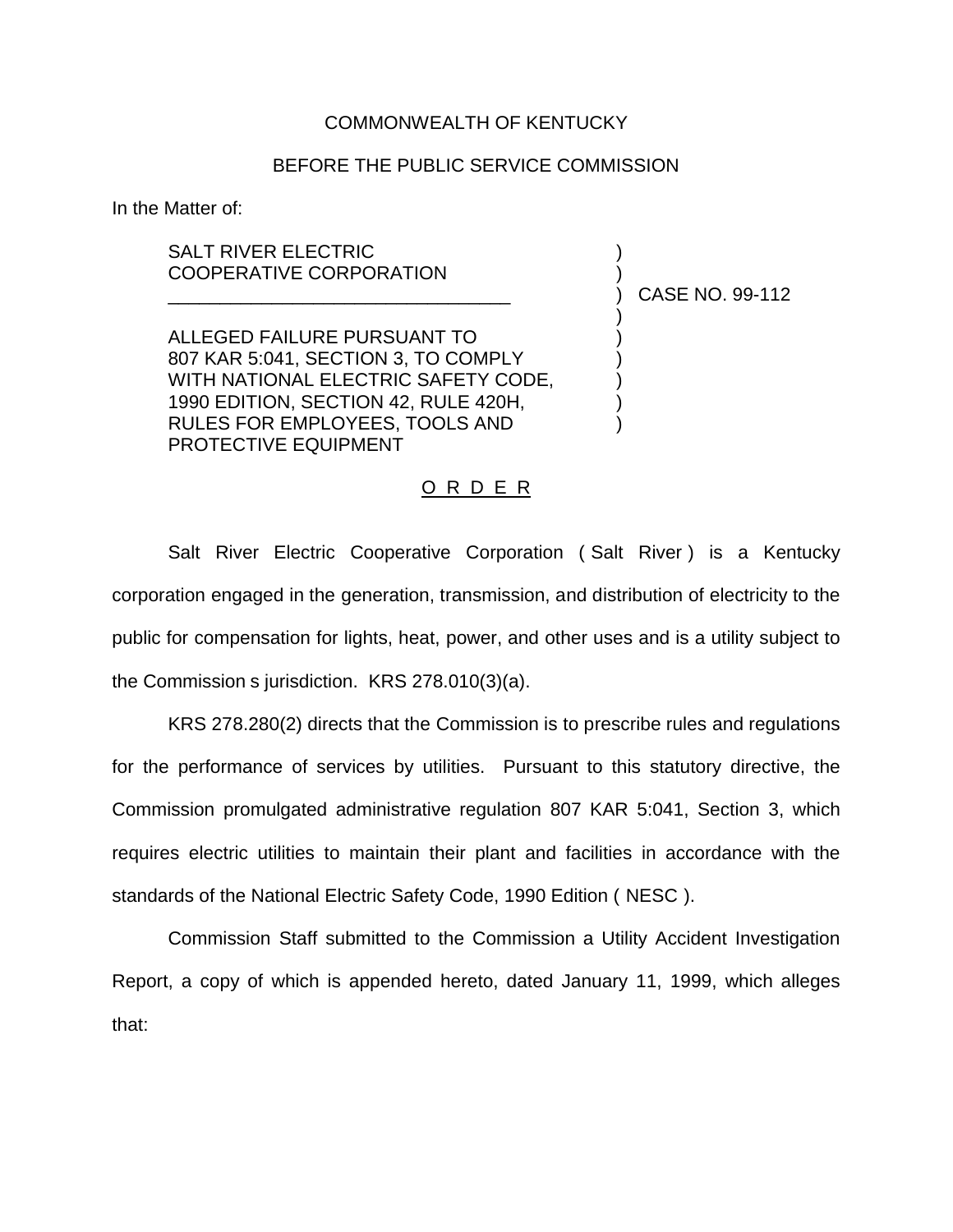1. Billy Marks and Travis Burns, employees of Salt River, were assigned the job task of connecting a single-phase 7,200 volt underground primary meter pole installation in the area of Spencer County, Kentucky called Possum Ridge.

2. On August 28, 1998, Mr. Marks and Mr. Burns proceeded with the installation work. Mr. Burns disconnected the underground cable feed which he believed to be energized. They jointly decided to address the installation as if it were an energized installation.

3. Mr. Marks was working from the truck s bucket which had been elevated into position to connect the wires and cable. While making the connection, Mr. Marks received an electrical shock which produced two (2) small thermal-like burns to the inside of his upper left arm. He was wearing his rubber gloves but not his rubber sleeves.

4. NESC, Section 42, Rule 420H, provides, Employees shall use the personal equipment, the protective devices, and the special tools provided for their work . . . . Mr. Marks failure to wear his rubber sleeves was a violation of Rule 420H. NESC standards are applicable to Salt River pursuant to 807 KAR 5:041, Section 3.

The Commission, based upon the facts contained in the Utility Accident Investigation Report, finds sufficient evidence to believe that Salt River has failed to comply with 807 KAR 5:041, Section 3; and, NESC, Section 42, Rule 420H. The Commission, on its own motion, HEREBY ORDERS that:

1. Salt River shall submit to the Commission within 20 days of the date of this Order a written response to the allegations contained in the Utility Accident Investigation Report.

-2-